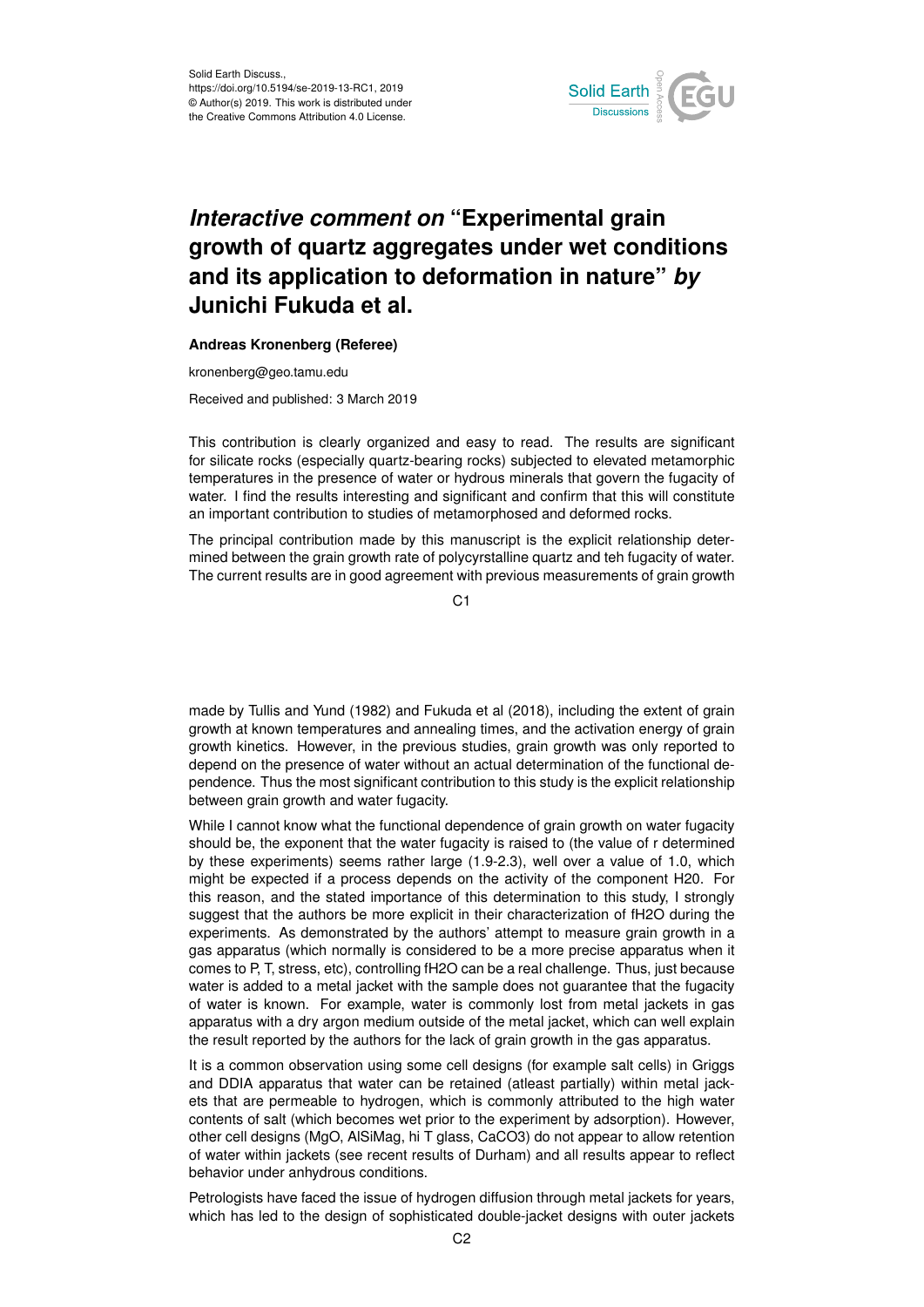that are only partially permeable to hydrogen and an inner jacket made of Pt, which is chosen for its high diffusivity to hydrogen. Of metals used in expeirments, the least permeable (by diffusion) to hydrogen is gold. However, the melting temperature of this metal precludes its use above ∼1060C (depending on pressure). Pt is nice as it doesn't melt at any of the temperatures of the present experiments, but it is highly permeable to hydrogen. As water is dissociated to equilibirum concentrations of hydrogen and oxygen, the hydrogen can diffuse out of the jacket, leaving oxygen. If the pressure medium outside the jacket is very dry, then all of the hydrogen can be removed and the experiment may be conducted under high oxygen fugacity but low water fugacity within the jacket.

The unusual values of r determined in these expeirments, the importance of this evaluation to this contribution, and the use of Pt as the jacekt material, makes characterization of water fugacity of the cells used in these experiments extremely important. There are a number of ways the authors can choose to confirm the fugacities of water in these experiments:

1) I do not know enough about the pyrex/MgO/talc cells used in this study but I expect that members of the Orleans lab have lots of experience with this cell and might have papers/methods descriptions available to cite to confirm that this assembly is capable of establishing/controlling water fugacity within some given range. This would be an important addition to this manuscript so it does not leave readers wondering if there's anything wrong (or variable) about fH2O for the range of experiments conducted.

2) The authors could describe if the talc dewaters during the experiments. This depends critically on the temperature of the outer talc sleeve. This dehydration reaction is usually very visible and talc assemblies have certainly established very wet, high fH2O envirronments.

3) IR spectroscopy of the quartz samples could be done to confirm the presence of liquid water (fluid inclusions?) which would support the application of the Pitzer-Sterner

C3

calculation of fH2O when water is present as a distinct phase.

4) Alternatively, if IR of the samples is not possible, the authors could measure the IR spectra of the pyrex, before and after an experiment. Pyrex glass we have in our lab is very wet and silicate melts are known to retain high water concentrations. And IR measurements of pyrex glass before the experiment is easy. Still it would be good to measure IR of the pyrex after experiments. This could then support the contention that the assembly maintains a high fH2O outside the Pt jacket, thus maintaining a high fH2 and limiting loss of hydrogen from the jacket.

Finally, it is interesting to note that the grain growth measured didn't seem different for samples with added water versus experiments in which no water was added to the powder and novaculite). This would be consistent with the assembly controlling the fH2O, if just a trace of H2O is in the jacket and is retained as a distinct phase by a pressure medium outside the Pt that controlled fH2O and fH2.

Given the above, and the very brief, incomplete information about grain growth in a gas apparatus, I suggest the reference to "no significant grain growth" in the gas apparatus experiment can be deleted. This doesn't add much to this study and is understandable in terms of very low fH2O values during this expeirment

I have a minor issue with referring to the natural novaculite as a quartzite. Novaculites have different modes of origin than do quartzites and are distinct in a number of ways. For example, the starting grain sizes are only found for novaculites. I know of no quartzite with such a small grain size. Quartzites typically have iron oxide impurities (1-2%), while novaculated can be very pure and contain little Fe or other impurities. Please refer to the natural polycrystalline samples as novaculite. Also, please give the locality of the novaculite? Is is an Arkansas novaculite or from another locality?

The characterization of grain size and shape by SEM and EBSD is very nice, and I don't know what the optical microscopy does that isn't accomplished by the electron microscopy. Are any of the optical micrographs of starting materials or final experi